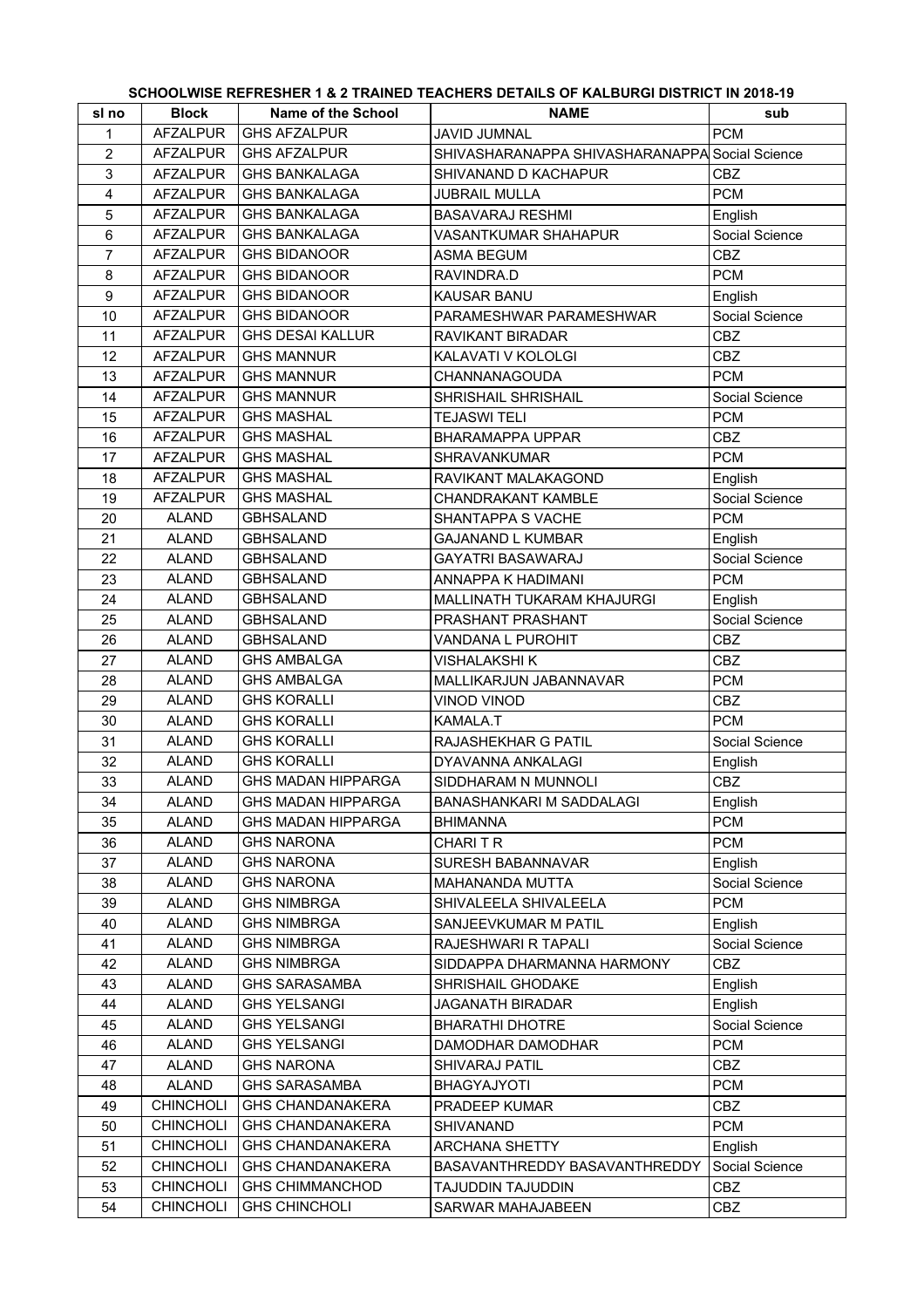| 55  | <b>CHINCHOLI</b> | <b>GHS CHINCHOLI</b>                  | <b>ASHOK L HUVINBHAVI</b>       | Social Science |
|-----|------------------|---------------------------------------|---------------------------------|----------------|
| 56  | <b>CHINCHOLI</b> | <b>GHS IANOLLI</b>                    | RACHAYYA RACHAYYA               | <b>CBZ</b>     |
| 57  | <b>CHINCHOLI</b> | <b>GHS KANAKPUR</b>                   | RAJASHEKHAR RAJASHEKHAR         | <b>CBZ</b>     |
| 58  | <b>CHINCHOLI</b> | <b>GHS KANAKPUR</b>                   | <b>BAKKAPPA</b>                 | <b>PCM</b>     |
| 59  | <b>CHINCHOLI</b> | <b>GHS KANAKPUR</b>                   | <b>SURESH WALIKAR</b>           | English        |
| 60  | CHINCHOLI        | <b>GHS KANAKPUR</b>                   | SADASHIVA BIDARI                | Social Science |
| 61  | <b>CHINCHOLI</b> | <b>GHS KERALLI</b>                    | PRAVEEN HV                      | <b>PCM</b>     |
| 62  | <b>CHINCHOLI</b> | <b>GHS KORALLI</b>                    | DEEPA DEEPA                     | Social Science |
| 63  | <b>CHINCHOLI</b> | <b>GHS NAGAIDLYAI</b>                 | NAGARAJ NAGARAJ                 | CBZ            |
| 64  | <b>CHINCHOLI</b> | <b>GHS NAGAIDLYAI</b>                 | MALLAPPA K YAKATPURE            | <b>PCM</b>     |
| 65  | <b>CHINCHOLI</b> | <b>GHS SULEPET</b>                    | CHANDRAKALA ADAKI               | CBZ            |
| 66  | <b>CHINCHOLI</b> | <b>GHS SULEPET</b>                    | <b>SUNITA SUNITA</b>            | <b>PCM</b>     |
| 67  | <b>CHINCHOLI</b> | <b>GHS SULEPET</b>                    | DEVENDRAPPA DEVENDRAPPA         | English        |
| 68  | <b>CHINCHOLI</b> | <b>GHS SULEPET</b>                    | SHRIDEVI PATIL                  | Social Science |
| 69  | <b>CHINCHOLI</b> | GOVT HIGH SCHOOL CHINC HABEEBSHA      |                                 | <b>PCM</b>     |
| 70  | <b>JEWARGI</b>   | <b>GGHS JEWARGI</b>                   | <b>UMADEVI UMADEVI</b>          | CBZ            |
| 71  | <b>JEWARGI</b>   | <b>GGHS JEWARGI</b>                   | ALLABAKSH ALLABAKSH             | English        |
| 72  | <b>JEWARGI</b>   | <b>GGHS JEWARGI</b>                   | VEERUPAKSHAYYA VEERUPAKSHAYYA   | Social Science |
| 73  | <b>JEWARGI</b>   | <b>GHS BIRAL B</b>                    | <b>MAHANTESH</b>                | <b>PCM</b>     |
| 74  | <b>JEWARGI</b>   | <b>GHS BIRAL B</b>                    | <b>VIRESH P M</b>               | English        |
| 75  | <b>JEWARGI</b>   | <b>GHS BIRAL B</b>                    | <b>DUNDAPPA DUNDAPPA</b>        | Social Science |
| 76  | <b>JEWARGI</b>   | <b>GHS BIRAL B</b>                    | <b>BASAVARAJ C MURADI</b>       | CBZ            |
| 77  | <b>JEWARGI</b>   | <b>GHS HARAVAL</b>                    | <b>SAVITA</b>                   | <b>PCM</b>     |
| 78  | <b>JEWARGI</b>   | <b>GHS HARAVAL</b>                    | MOHAMMED ALI                    | CBZ            |
| 79  | <b>JEWARGI</b>   | <b>GHS IJERI</b>                      | CHANDRAKALA ANAKAL              | <b>PCM</b>     |
| 80  | <b>JEWARGI</b>   | <b>GHS IJERI</b>                      | BHEEMANNA DATTATREYA            | <b>CBZ</b>     |
| 81  | <b>JEWARGI</b>   | <b>GHS MALLI</b>                      | SHANTAPPA SAJJAN                | <b>PCM</b>     |
| 82  | <b>JEWARGI</b>   | <b>GHS MALLI</b>                      | <b>ANEEL BENAL</b>              | English        |
| 83  | <b>JEWARGI</b>   | <b>GHS MALLI</b>                      | RENUKADEVI RENUKADEVI           | Social Science |
| 84  | <b>JEWARGI</b>   | <b>GHS NELOGI</b>                     | AMBUBAI M MAGI                  | CBZ            |
| 85  | <b>JEWARGI</b>   | <b>GHS NELOGI</b>                     | DOULATARAYA S BHANTANUR         | <b>PCM</b>     |
| 86  | <b>JEWARGI</b>   | GHS yadrami                           | SUNITA SURASH                   | <b>PCM</b>     |
| 87  | <b>JEWARGI</b>   | GHS yadrami                           | MAHALAXMI G KAMANATAGI          | CBZ            |
| 88  | <b>JEWARGI</b>   | <b>GHS YALAGUDA</b>                   | <b>SALEEM PASHA</b>             | <b>PCM</b>     |
| 89  | <b>JEWARGI</b>   | <b>GHS YALAGUDA</b>                   | <b>GURUSHANTHAIAH CHICKMATH</b> | English        |
| 90  | JEWARGI          | <b>GHS YALAGUDA</b>                   | BALAVANTARAY H BIRADSR          | Social Science |
| 91  |                  | Kalaburagi (N) GBHS KAMALAPUR         | SAMPATH KUMARI                  | English        |
| 92  |                  | Kalaburagi (N) GBHS KAMALAPUR         | <b>KASHAMMA</b>                 | <b>PCM</b>     |
| 93  |                  | Kalaburagi (N) GBHS KAMALAPUR         | <b>TUNGA TUNGA</b>              | Social Science |
| 94  |                  | Kalaburagi (N) GGHS KAMALAPUR         | SHAILAJA DESHPANDE              | <b>PCM</b>     |
| 95  |                  | Kalaburagi (N) GGHS KAMALAPUR         | AMRUT AMRUT                     | English        |
| 96  |                  | Kalaburagi (N) GGHS KAMALAPUR         | VIJAYALAXMI VIJAYALAXMI         | Social Science |
| 97  |                  | Kalaburagi (N) GHS ADARSH NAGAR       | SHASHIKALA SHASHIKALA           | Social Science |
| 98  |                  | Kalaburagi (N) GHS DONGRAGAO          | RAHUL RAHUL                     | CBZ            |
| 99  |                  | Kalaburagi (N) GHS DONGRAGAO          | SHRIDEVI SIMPI                  | <b>PCM</b>     |
| 100 |                  | Kalaburagi (N) GHS DONGRAGAO          | SURYAKANT Y                     | English        |
| 101 |                  | Kalaburagi (N) GHS DONGRAGAO          | MANJULA MANJULA                 | Social Science |
| 102 |                  | Kalaburagi (N) GHS KAPANUR            | YANKAPPAGUNAKI YANKAPPAGUNAKI   | <b>CBZ</b>     |
| 103 |                  | Kalaburagi (N) GHS MAHAGAON           | <b>SRIMANTH</b>                 | <b>PCM</b>     |
| 104 |                  | Kalaburagi (N) GHS MAHAGAON           | CHANDRAKANT S BIRADAR           | English        |
| 105 |                  | Kalaburagi (N) GHS MAHAGAON           | PRABHU NAIK                     | CBZ            |
| 106 |                  | Kalaburagi (N) GHS MARAGUTTI          | ATIYA YASMIN                    | CBZ            |
| 107 |                  | Kalaburagi (N) GHS MARAGUTTI          | ASHWINI HAIYALAPPA              | <b>PCM</b>     |
| 108 |                  | Kalaburagi (N) GHS MARAGUTTI          | DEELIPKUMAR CHAVAN              | English        |
| 109 |                  | Kalaburagi (N) GHS MARAGUTTI          | VIDYAWATI VIDYAWATI             | Social Science |
| 110 |                  | Kalaburagi (N) GHS TAJ SULTANPUR KSRP | NAGESHWARI NAGESHWARI           | <b>CBZ</b>     |